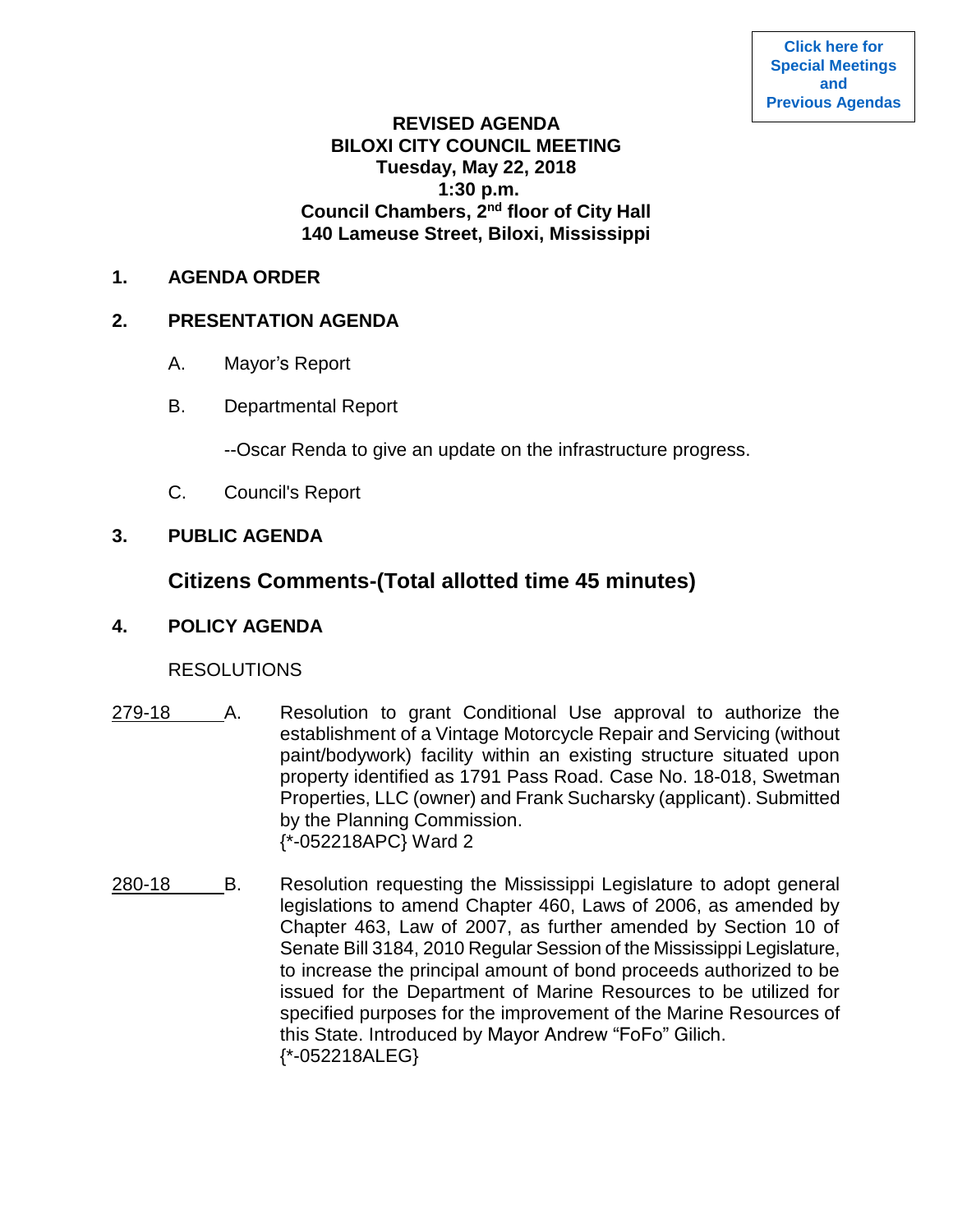#### **5. CONSENT AGENDA**

- 281-18 A. Resolution authorizing Amendment No. Two (2) with Seymour Engineering for Popp's Ferry Causeway Park, Project No. 990. Introduced by Mayor Andrew "FoFo" Gilich. {\*-052218AENG}
- 282-18 B. Resolution authorizing payment to property owner, Mark A. Balius, of 299 Forrest Avenue, Biloxi, Mississippi (Parcel No. 1310H-04-011 .000) for relocation cost to real property owner (Keesler Gate Project). Introduced by Mayor Andrew "FoFo" Gilich. {\*-052218BENG}
- 283-18 C. Resolution authorizing execution of Supplemental Agreement No. Two (2), Right of Entry with Keesler Air Force Base for a temporary construction detour for Crusader Drive traffic for the North Contract Infrastructure Project. Introduced by Mayor Andrew "FoFo" Gilich. {\*-052218CENG}
- 284-18 D. Resolution authorizing expenditures to Gulf Coast Symphony Orchestra Symphony Guild in the amount of \$1000.00. Introduced by Mayor Andrew "FoFo" Gilich. {\*-052218AEXC}
- 285-18 **E. Resolution approving buy-out of contract with Venture SUBSTITUTE Technologies for telephones used by Public Works Department, Engineering Department and Administration. Introduced by Mayor Andrew "FoFo" Gilich. {\*-052218ACONSUB}**
- 286-18 F. Resolution to approve the purchase of Fire Hose from NAFECO in the total amount of \$9,558.00, as authorized by State of Mississippi Contract No. 8200035024. Funding: Fire Budget. Introduced by Mayor Andrew "FoFo" Gilich. {\*-052218APUR}
- 287-18 G. Resolution amending the municipal budget for the fiscal year ending September 30, 2018, to appropriate funds for additional debt service on a new state revolving fund loan. Introduced by Mayor Andrew "FoFo" Gilich. {\*-051518AADM} Tabled for one week on May 15, 2018